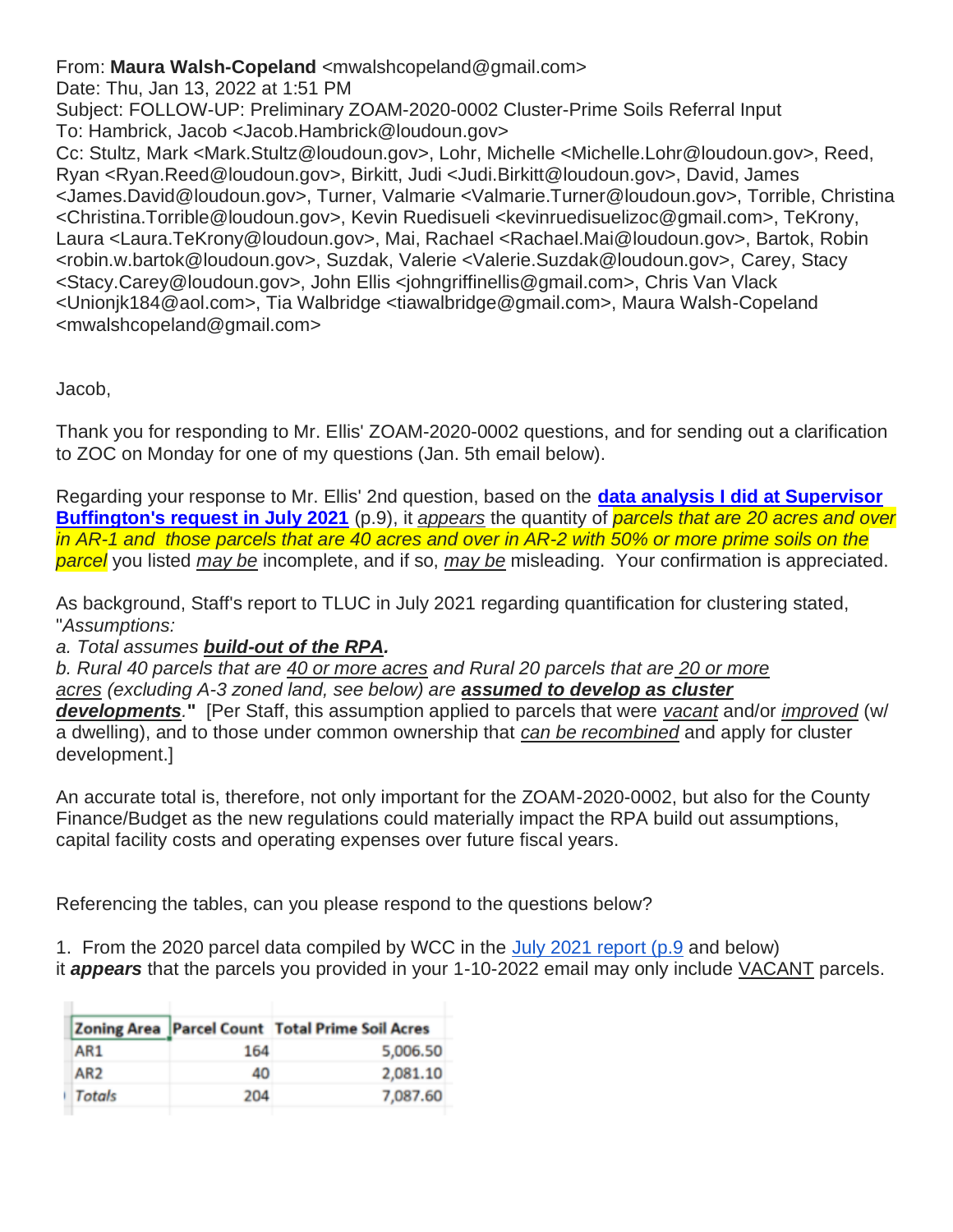a. Do the totals from your 1-10-11 email represent vacant parcels only or do they also include improved parcels? (If both, then skip to question 2.)

b. If they only include vacant parcels, then what is the quantity of IMPROVED parcels 20+ acres in AR-1 and 40+ acres in AR-2 with 50% or more prime soils?

2. As confirmed in 2021, vacant and improved parcels *under common ownership can be recombined* and then apply for cluster subdivision. What is the ballpark quantity of recombined parcels 20+ acres in AR-1 and 40+ acres in AR-2 with 50% or more prime soils?

An accurate estimated total of all three "buckets" of clusterable parcels/acres is important not only for P&Z/B&D, but also for Finance and Budgeting. As mentioned in my Jan. 5th email, this is along the same line of the requests made at ZOC for additional quantification of the impacts of this ZOAM.

As it looks like your information was cut and pasted from a table, can you fill in the yellow highlighted cells in the table below for improved parcels (if not already included in your originals) and an ESTIMATE of parcels that can be recombined based on common ownership at this time?

|                                                                                            | Parcels as<br>of 2020<br>(GeoHub,<br><b>WCC</b> | Acres<br>2020<br>(GeoHub,<br><b>WCC</b> | <b>Total Parcels Total Acres</b><br>as of<br>1/2022? | as of<br>1/2022? | Parcel w/<br>50%+ Prime<br>Soils<br>$($ JH, 1-10-22 $)$ | Prime Soil<br>Acres | Prime Soils<br>$($ JH 1-10-22 $)$ $(2020$ totals $)$ | Est. w/ 50% Total Acres for<br>Parcels w/<br>50%+ Prime<br>Soil? |
|--------------------------------------------------------------------------------------------|-------------------------------------------------|-----------------------------------------|------------------------------------------------------|------------------|---------------------------------------------------------|---------------------|------------------------------------------------------|------------------------------------------------------------------|
| <b>VACANT Parcels</b>                                                                      | 7/21)                                           | 7/21                                    |                                                      |                  | <b>Vacant only?</b>                                     |                     |                                                      |                                                                  |
| AR 1 20+                                                                                   | 303                                             | 14660                                   |                                                      |                  | 164                                                     | 5006.5              | 54%                                                  |                                                                  |
| AR 2 40+                                                                                   | 57                                              | 6170                                    |                                                      |                  | 40                                                      | 2081.1              | 70%                                                  |                                                                  |
| Totals                                                                                     | 360                                             | 20830                                   |                                                      |                  | 204                                                     | 7087.6              |                                                      |                                                                  |
|                                                                                            |                                                 |                                         |                                                      |                  |                                                         |                     |                                                      |                                                                  |
| <b>IMPROVED Parcels</b>                                                                    |                                                 |                                         |                                                      |                  |                                                         |                     |                                                      |                                                                  |
| AR 1 20+                                                                                   | 653                                             | 7689                                    |                                                      |                  | P                                                       | P                   |                                                      |                                                                  |
| AR 2 40+                                                                                   | 125                                             | 1044                                    |                                                      |                  | P.                                                      | P                   |                                                      |                                                                  |
| Totals                                                                                     | 788                                             | 8733                                    |                                                      |                  |                                                         |                     |                                                      |                                                                  |
|                                                                                            |                                                 |                                         |                                                      |                  | $\mathbf{P}$                                            | ?                   |                                                      |                                                                  |
| <b>Parcels Under Common</b><br>Ownership/<br><b>Recombinable for</b><br><b>Clustering?</b> |                                                 |                                         |                                                      |                  |                                                         |                     |                                                      |                                                                  |
| AR 1 20+                                                                                   |                                                 |                                         |                                                      |                  | P                                                       | ?                   |                                                      |                                                                  |
| AR 2 40+                                                                                   |                                                 |                                         |                                                      |                  | Ŷ.                                                      | ?                   |                                                      |                                                                  |
| Totals                                                                                     |                                                 |                                         |                                                      |                  |                                                         |                     |                                                      |                                                                  |
|                                                                                            |                                                 |                                         |                                                      |                  |                                                         |                     |                                                      |                                                                  |
| <b>GRAND TOTAL</b>                                                                         |                                                 |                                         |                                                      |                  | P                                                       | $\overline{?}$      |                                                      |                                                                  |

Thank you, Maura

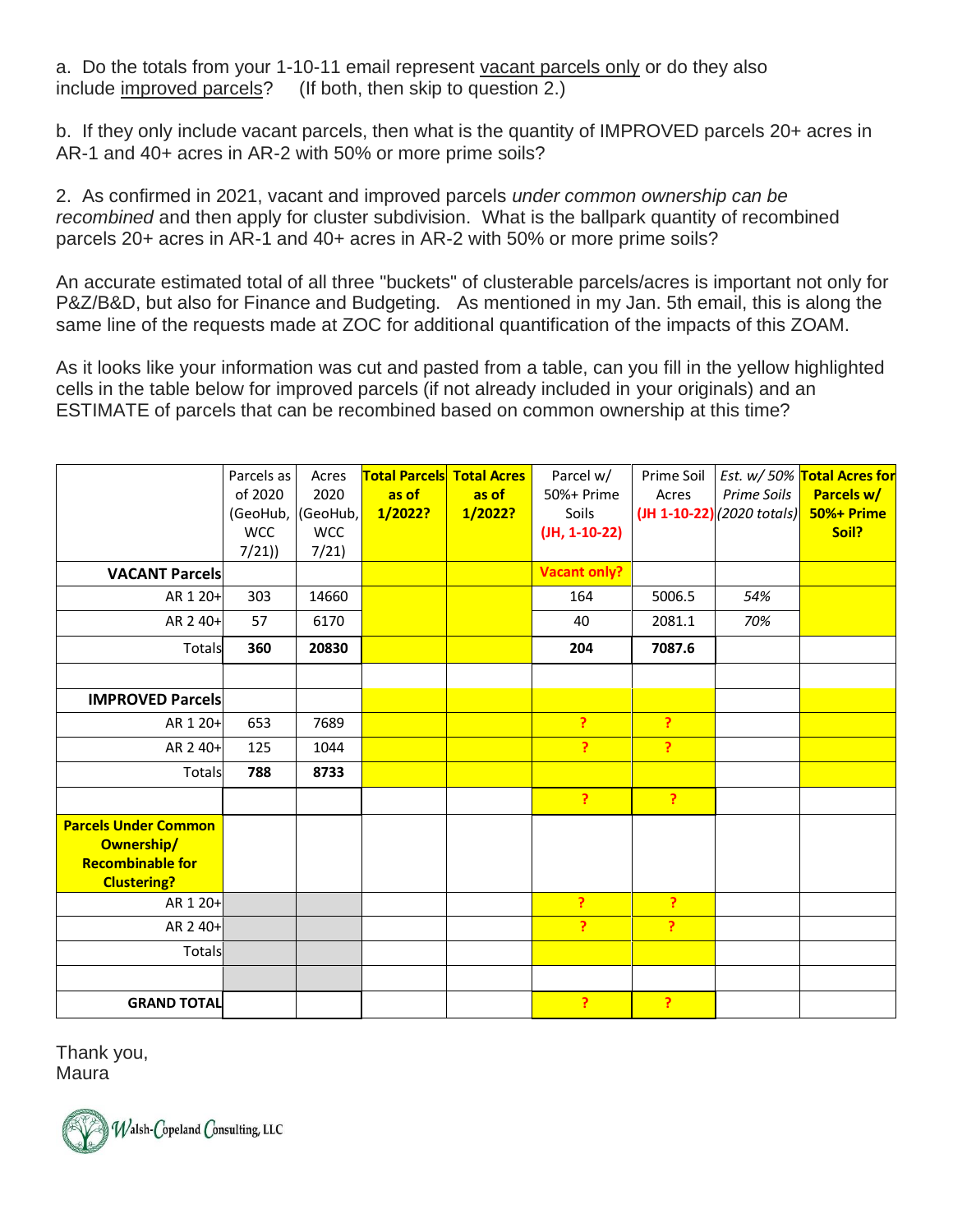---------- Forwarded message --------- From: **John Ellis** [<johngriffinellis@gmail.com>](mailto:johngriffinellis@gmail.com) Date: Mon, Jan 10, 2022 at 4:17 PM Subject: Re: [EXTERNAL] Preliminary Save Rural Loudoun input on draft cluster-soils ZOAM To: Hambrick, Jacob [<Jacob.Hambrick@loudoun.gov>](mailto:Jacob.Hambrick@loudoun.gov) Cc: Torrible, Christina [<Christina.Torrible@loudoun.gov>](mailto:Christina.Torrible@loudoun.gov), Stultz, Mark [<Mark.Stultz@loudoun.gov>](mailto:Mark.Stultz@loudoun.gov), Kevin Ruedisueli [<kevinruedisuelizoc@gmail.com>](mailto:kevinruedisuelizoc@gmail.com), David, James [<James.David@loudoun.gov>](mailto:James.David@loudoun.gov), TeKrony, Laura [<Laura.TeKrony@loudoun.gov>](mailto:Laura.TeKrony@loudoun.gov), Mai, Rachael [<Rachael.Mai@loudoun.gov>](mailto:Rachael.Mai@loudoun.gov), Holmes, Rachael E. [<Rachael.E.Holmes@loudoun.gov>](mailto:Rachael.E.Holmes@loudoun.gov), Suzdak, Valerie [<Valerie.Suzdak@loudoun.gov>](mailto:Valerie.Suzdak@loudoun.gov), Carey, Stacy [<Stacy.Carey@loudoun.gov>](mailto:Stacy.Carey@loudoun.gov), Chris Van Vlack [<Unionjk184@aol.com>](mailto:Unionjk184@aol.com), Tia Walbridge [<tiawalbridge@gmail.com>](mailto:tiawalbridge@gmail.com), Maura Walsh-Copeland [<mwalshcopeland@gmail.com>](mailto:mwalshcopeland@gmail.com), Lohr, Michelle [<Michelle.Lohr@loudoun.gov>](mailto:Michelle.Lohr@loudoun.gov)

Thanks very much for these responses, Jacob. They're very helpful to us in analyzing the potential implications of the draft changes and possible options. We understand that the current document is a first draft and look forward to the continued discussions.

Regards, John

On Mon, Jan 10, 2022 at 2:18 PM Hambrick, Jacob [<Jacob.Hambrick@loudoun.gov>](mailto:Jacob.Hambrick@loudoun.gov) wrote:

Mr. Ellis –

Hope all is well today. Regarding your two questions, I have provided the below answers.

1. "The minimum amount of prime farmland soils required to be located on a Farm Preservation Farm Lot is 50% of the originating tract being subdivided, or the area of the tract of land being subdivided containing prime farmland soils, whichever is less."

As we understand it, this means that if the prime soils on a property cover less than 50% of the property, then all of those prime soils would be preserved. However, if the prime soils cover more than 50% of the property, none of the prime soils exceeding 50% of the total property would be preserved. In other words, if a 100-acre property contained 75 acres of prime soils, 50 acres would be preserved and 25 acres would be available for residential development.

Could Staff please confirm if this interpretation of the draft language is correct? *Yes, the interpretation of the draft language above, is correct.*

2. Second, we note that the real world impact of this draft rule would depend heavily on how many remaining, un-subdivided rural properties of 20 acres or more contain 50% or more prime soils. Does the County have information on how many such properties exist and the acreage of prime soils on those properties exceeding 50% of the property's total acreage? If so, we would appreciate it if that data could be shared with the ZOC, interested stakeholders, and the general public.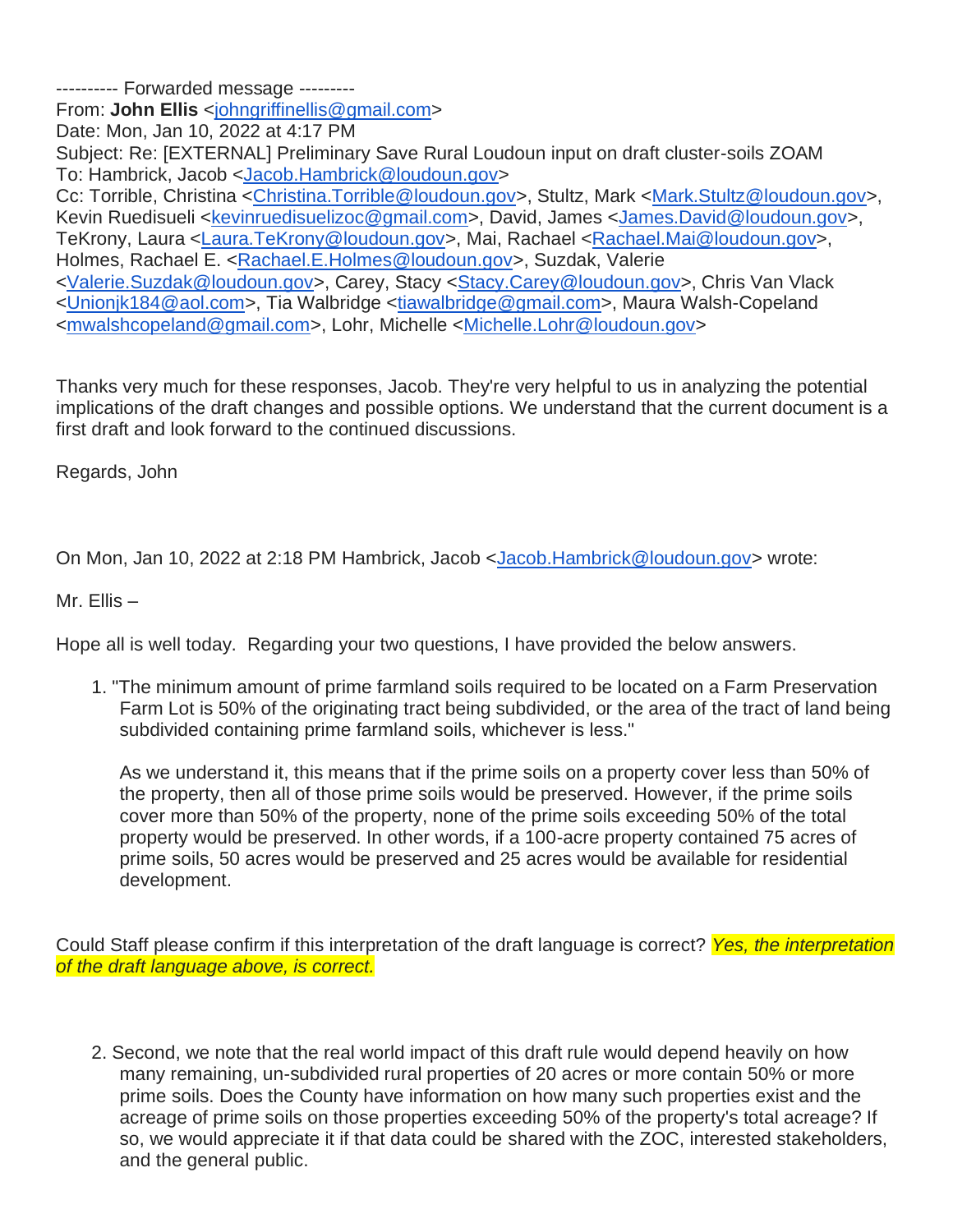|        |     | Zoning Area   Parcel Count Total Prime Soil Acres |
|--------|-----|---------------------------------------------------|
| AR1    | 164 | 5,006.50                                          |
| AR2    | 40  | 2,081.10                                          |
| Totals | 204 | 7,087.60                                          |

*The above numbers show those parcels that are 20 acres and over in AR-1 and those parcels that are 40 acres and over in AR-2 with 50% or more prime soils on the parcel. Note that these parcels are those parcels that are outside of conservation easements and residential projects.*

I hope the above information is helpful and clarifies the draft text language that you have mentioned. I want to note that the Draft Text that has been forwarded to County Referral Agencies and to ZOC, for review, is the *initial* Draft text. The Draft text will continue to evolve, from hereon out, based on comments from the referral agencies, ZOC and others.

Take care,

**Jacob Hambrick, CZA** Senior Planner Loudoun County Department of Planning & Zoning 1 Harrison St, SE, 3rd Floor P.O Box 7000 Leesburg, Virginia 20177 571-258-3197 Visit Us On The Web: https://www.loudoun.gov/planning

**From:** John Ellis [<johngriffinellis@gmail.com>](mailto:johngriffinellis@gmail.com) **Sent:** Wednesday, January 5, 2022 11:27 AM **To:** Torrible, Christina [<Christina.Torrible@loudoun.gov>](mailto:Christina.Torrible@loudoun.gov) **Cc:** Hambrick, Jacob [<Jacob.Hambrick@loudoun.gov>](mailto:Jacob.Hambrick@loudoun.gov); Stultz, Mark [<Mark.Stultz@loudoun.gov>](mailto:Mark.Stultz@loudoun.gov); Kevin Ruedisueli [<kevinruedisuelizoc@gmail.com>](mailto:kevinruedisuelizoc@gmail.com); David, James [<James.David@loudoun.gov>](mailto:James.David@loudoun.gov); TeKrony, Laura [<Laura.TeKrony@loudoun.gov>](mailto:Laura.TeKrony@loudoun.gov); Mai, Rachael [<Rachael.Mai@loudoun.gov>](mailto:Rachael.Mai@loudoun.gov); Holmes, Rachael E. [<Rachael.E.Holmes@loudoun.gov>](mailto:Rachael.E.Holmes@loudoun.gov); Suzdak, Valerie [<Valerie.Suzdak@loudoun.gov>](mailto:Valerie.Suzdak@loudoun.gov); Carey, Stacy [<Stacy.Carey@loudoun.gov>](mailto:Stacy.Carey@loudoun.gov); Chris Van Vlack [<Unionjk184@aol.com>](mailto:Unionjk184@aol.com); Tia Walbridge [<tiawalbridge@gmail.com>](mailto:tiawalbridge@gmail.com); Maura Walsh-Copeland [<mwalshcopeland@gmail.com>](mailto:mwalshcopeland@gmail.com)

**Subject:** [EXTERNAL] Preliminary Save Rural Loudoun input on draft cluster-soils ZOAM

Happy New Year, Chris and colleagues! We hope you've had a great holiday season, although it looks like some of you have been very busy recently!

We've received and are carefully reviewing Staff's draft revision of the County's cluster subdivision zoning regulations, which was made available to the ZOC on Monday, January 3. We very much appreciate all the hard work Staff have put into this. We will be providing our detailed responses by no later than January 28.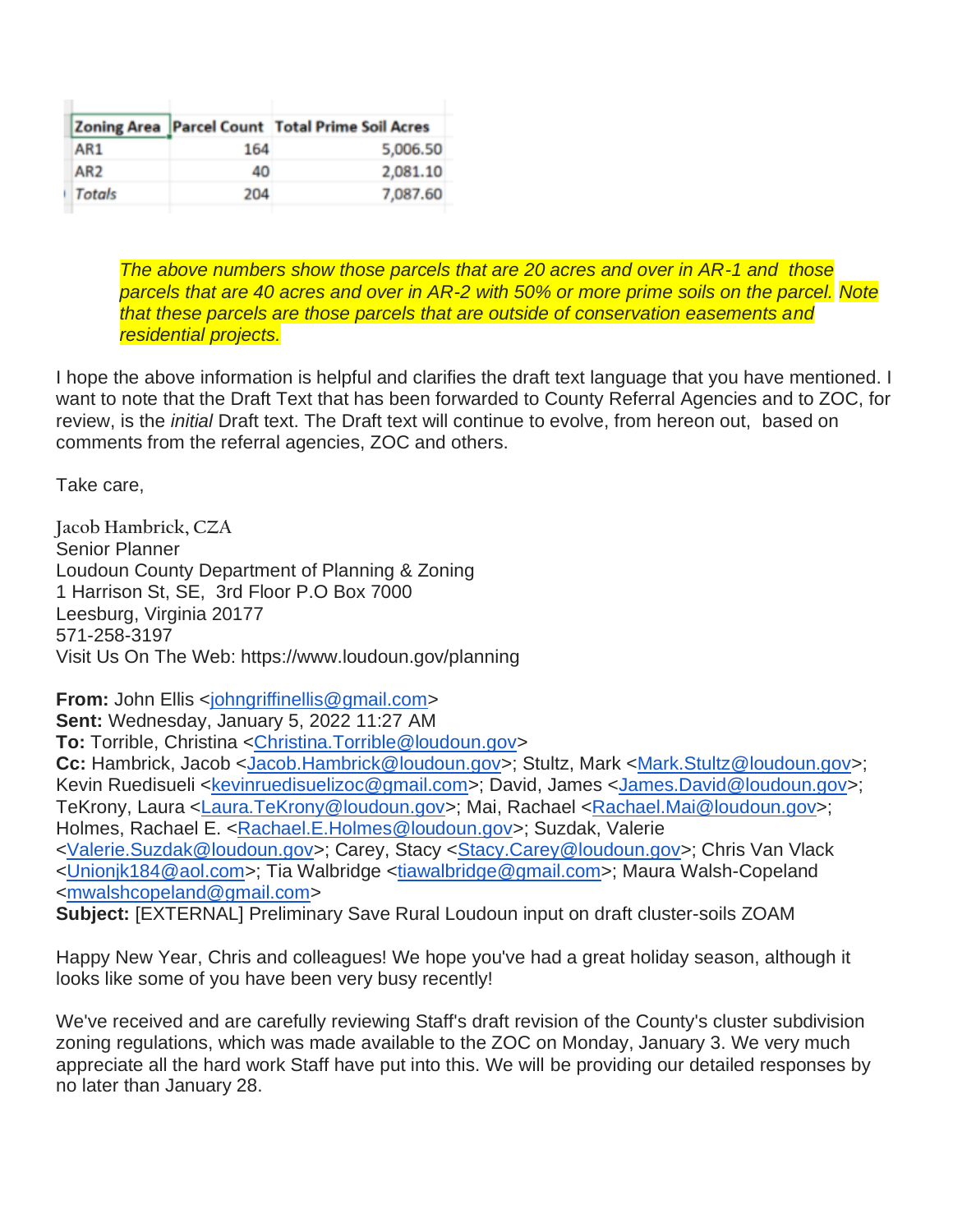As preliminary input, we have two specific questions.

First, we would appreciate clarification of a critical sub-section of the draft revision. Section 2- 103(C)(4)(b), labelled "Minimum Amount of Prime Farmland Soils to be Preserved on a Preservation Farm Lot," reads:

"The minimum amount of prime farmland soils required to be located on a Farm Preservation Farm Lot is 50% of the originating tract being subdivided, or the area of the tract of land being subdivided containing prime farmland soils, whichever is less."

As we understand it, this means that if the prime soils on a property cover less than 50% of the property, then all of those prime soils would be preserved. However, if the prime soils cover more than 50% of the property, none of the prime soils exceeding 50% of the total property would be preserved. In other words, if a 100-acre property contained 75 acres of prime soils, 50 acres would be preserved and 25 acres would be available for residential development.

Could Staff please confirm if this interpretation of the draft language is correct?

Second, we note that the real world impact of this draft rule would depend heavily on how many remaining, un-subdivided rural properties of 20 acres or more contain 50% or more prime soils. Does the County have information on how many such properties exist and the acreage of prime soils on those properties exceeding 50% of the property's total acreage? If so, we would appreciate it if that data could be shared with the ZOC, interested stakeholders, and the general public.

Would you please circulate this message to the ZOC as public input for their consideration?

Thanks much,

John Ellis Save Rural Loudoun

==============================================

From: **Maura Walsh-Copeland** [<Maura@walsh-copelandconsulting.com>](mailto:Maura@walsh-copelandconsulting.com) Date: Wed, Jan 5, 2022 at 1:32 PM Subject: Fwd: Preliminary Save Rural Loudoun input on draft cluster-soils ZOAM To: Torrible, Christina [<Christina.Torrible@loudoun.gov>](mailto:Christina.Torrible@loudoun.gov), Hambrick, Jacob [<Jacob.Hambrick@loudoun.gov>](mailto:Jacob.Hambrick@loudoun.gov), John Ellis [<johngriffinellis@gmail.com>](mailto:johngriffinellis@gmail.com) Cc: Stultz, Mark [<Mark.Stultz@loudoun.gov>](mailto:Mark.Stultz@loudoun.gov), Kevin Ruedisueli [<kevinruedisuelizoc@gmail.com>](mailto:kevinruedisuelizoc@gmail.com), David, James [<james.david@loudoun.gov>](mailto:james.david@loudoun.gov), TeKrony, Laura [<laura.tekrony@loudoun.gov>](mailto:laura.tekrony@loudoun.gov), Mai, Rachael [<Rachael.Mai@loudoun.gov>](mailto:Rachael.Mai@loudoun.gov), Holmes, Rachael E. [<Rachael.E.Holmes@loudoun.gov>](mailto:Rachael.E.Holmes@loudoun.gov), Suzdak, Valerie [<Valerie.Suzdak@loudoun.gov>](mailto:Valerie.Suzdak@loudoun.gov), Stacy Carey [<stacy.carey@loudoun.gov>](mailto:stacy.carey@loudoun.gov), Chris Van Vlack [<Unionjk184@aol.com>](mailto:Unionjk184@aol.com), Tia Walbridge [<tiawalbridge@gmail.com>](mailto:tiawalbridge@gmail.com), Maura Walsh-Copeland [<mwalshcopeland@gmail.com>](mailto:mwalshcopeland@gmail.com)

Thank you, John, for highlighting early questions for ZOAM-2020-0002. At the ZOC meeting this morning I commented that I've received several early questions on the draft text that pertain to "order of operations" and other impacts that really need to be clarified as soon as possible, rather than waiting until the end of the referral period and ZOC meeting in February.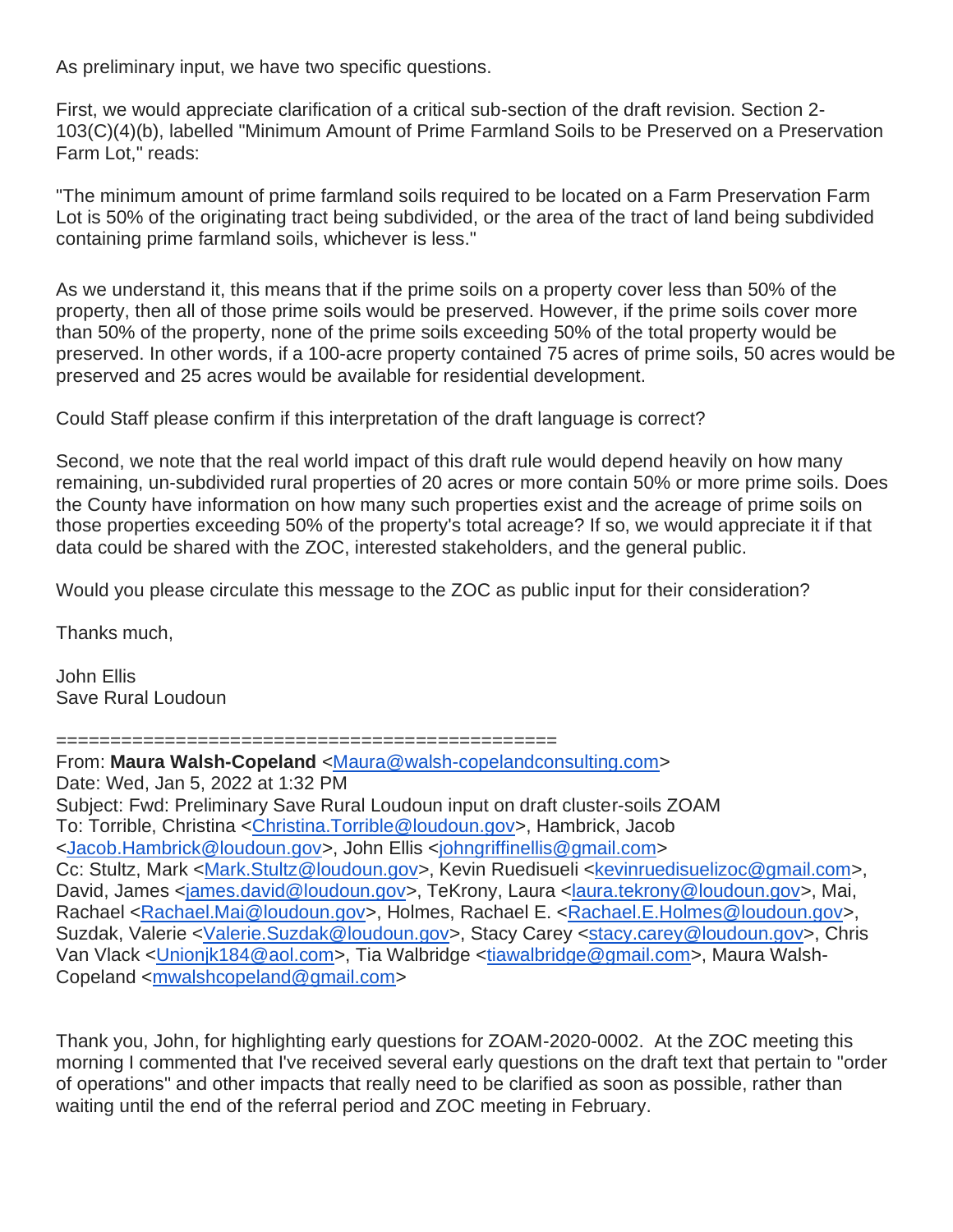Jacob -- Staff's response (Judi and Ryan) was they would help facilitate getting all the questions to you promptly so that they can be answered and circulated. In addition to John's questions, other have been raised that include the following:

### **CALCULATION OF LOT TYPES PER SUBDIVISION**

The new ZOAM requirements are:

Preservation Farm Lot: = Min. 1, min. 10 ac, contiguous. 50% of original tract OR area w/ prime soils *whichever is less*

Rural Economy Lot = Min. 1 Rural Economy Lot is required in some cases, (mainly for 100+ acres.) Open space "does not count against the yield"

-- Does that mean **Open Space would be whatever acres are "leftover"** from the total acres allocated to PFLs/RELs/Open Space (= Original tract \* .70)? **(see example below)**

-- One Prime Farmland Lot is "required," but **how many PFLs would be likely (forecasted?) for each subdivision?** 

-- A goal is to have larger farming lots (not a group of 10ac lots), but what **assumptions is Staff using for financial forecasting and budgeting?**

I've adapted my cluster calculation model to the new ZOAM requirements and the PFL quantity assumption may be very key not only for prime soils, but also for County budgeting forecasting overall for residential capital facilities (e.g., schools, libraries, PRCS) and impacts (e.g., roads/traffic, water). Mainly, unless there are more than one PFL or open space somehow impacts the overall yield, every scenario I created -- in AR-1 and AR-2 – from 80 acres to 400 acres resulted in MORE residential cluster lots being allowed. **(see an example below)**

### **CONSISTENCY BETWEEN ARN/ARS**

-- Why is the requirement for a "*min. 90% of PFL shall contain prime farmland*" only applied to AR-2 (ARS)?

# **CONTIGUOUS**

-- In relation to John's first questions -- How does this take into account areas of prime soils that are or are not contiguous?

The requirements are for 10 ac minimum and contiguous, however, the goal expressed during Round 1 and Round 2 input is for larger parcels for bona fide ag farming.

What if all the prime soils on an original tract are in less than 10 ac "pockets"?

How small or large would a "pocket" need to be to not be excluded from the 50% of the tract to create a PFL? How "contiguous" would "pockets" of prime farmland soils need to be? As Chris Blough demonstrated at ZOC today for RSCR -- a *demonstration map* may be very useful to clarify the new requirements.

## **ZOAM CLUSTER ANALYSIS**

-- As a corollary to John's second question, and getting back to a core question from the Dec. 1st ZOC meeting discussion and raised again today by Bridge – has Staff done (initiated?) any **analysis USING these ZOAM requirements** on the actual prime soils maps overlaying current available lots (or those that can be recombined) to determine the following:

- Overall prime soils protected and
- Impact on overall County capital and operating finances?